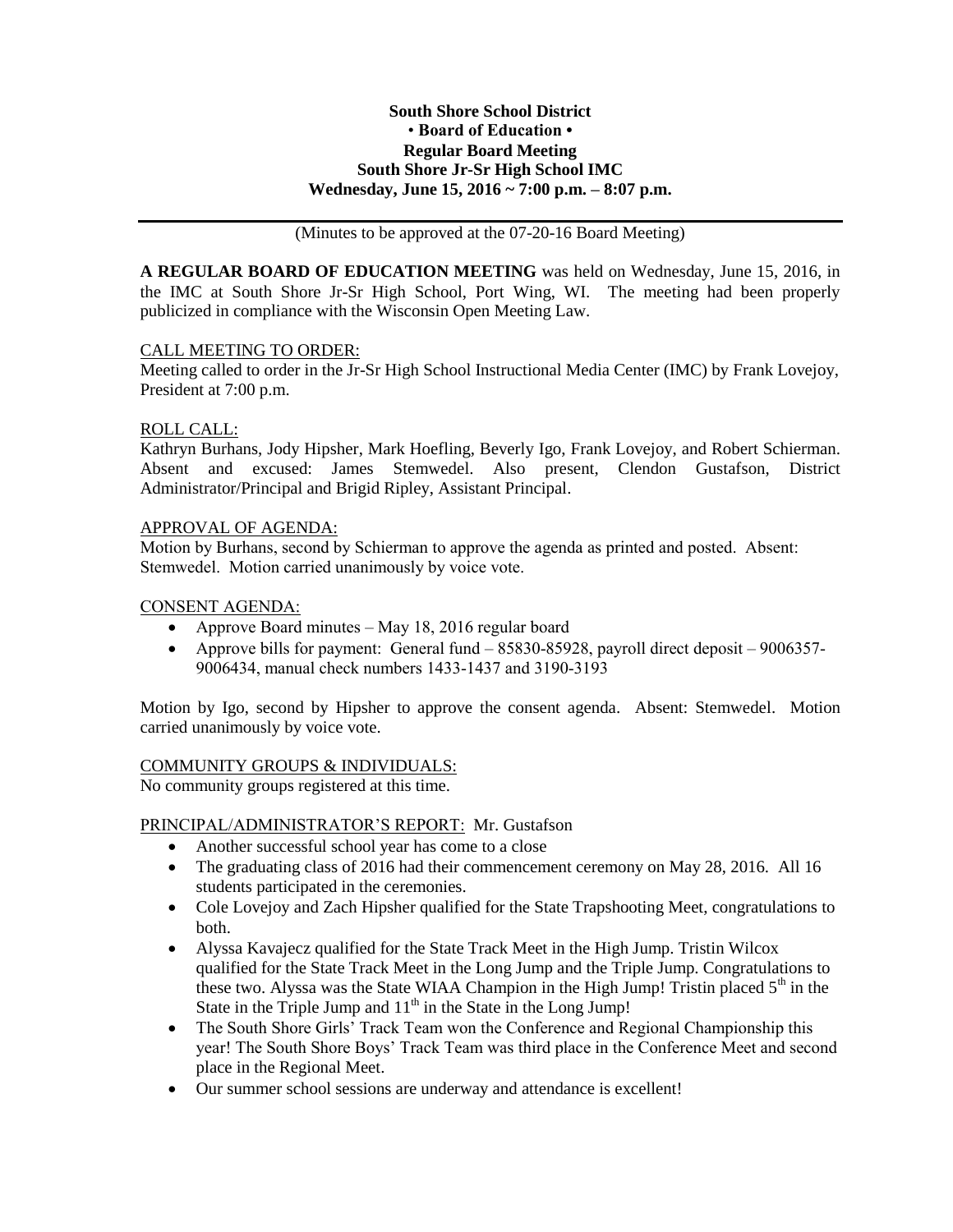#### June 15, 2016 Regular Board Meeting (continued) Page 2

### COMMITTEE REPORTS:

Suggestion Box:

Met and opened suggestions. Suggestions received were regarding custodians – more hours and their time management.

### NEW BUSINESS:

Suggestion box ideas:

The Board reviewed the suggestion box ideas. Administration will look into it.

# Policies  $-1$ <sup>st</sup> Reading:

- 110 Educational Philosophy
- 112 Public Nondiscrimination
- 363.2 Internet Safety and Acceptable Use
- 421-Rule Guidelines for Early Admissions
- 440 Student Rights and Responsibilities
- 453.5 Classroom Observation
- 460 Student Awards and Scholarships
- 511 Equal Opportunity Employment
- 571 Handling Complaints About Instructional Materials

## Policies  $-2^{nd}$  Reading:

- 133 Filling Board Vacancies
- 171.1 Public Notification of Board Meetings
- 345.5 Graduation Requirements

Motion by Schierman, second by Hipsher to approve the following policies: 133 Filling Board Vacancies, 171.1 Public Notification of Board Meetings and 345.5 Graduation Requirements as presented. Absent: Stemwedel. Motion carried unanimously by voice vote.

### Reading Specialist Report:

Mr. Gustafson presented the annual Reading Specialist Report to the Board of Education.

#### Restraint/Seclusion Annual Report:

Mr. Gustafson stated there were no restraint/seclusion incidents to report.

### School lunch program options for 2016-17 school year:

Motion by Schierman, second by Burhans to continue the school lunch program with the school district paying for breakfast and lunch. Motion carried unanimously by voice vote.

### Gym lockers and locker-room update:

Motion by Burhans, second by Hipsher to accept Centar Industries, Inc. quote of \$9,350 for the purchase of new lockers for both the boys and girls locker rooms. Absent: Stemwedel. Motion carried unanimously by voice vote.

#### Electrical lighting in parking lot:

Motion by Hoefling, second by Schierman to rebid the parking lot lighting project to include the addition of a solar component. Absent: Stemwedel. Motion carried unanimously by voice vote.